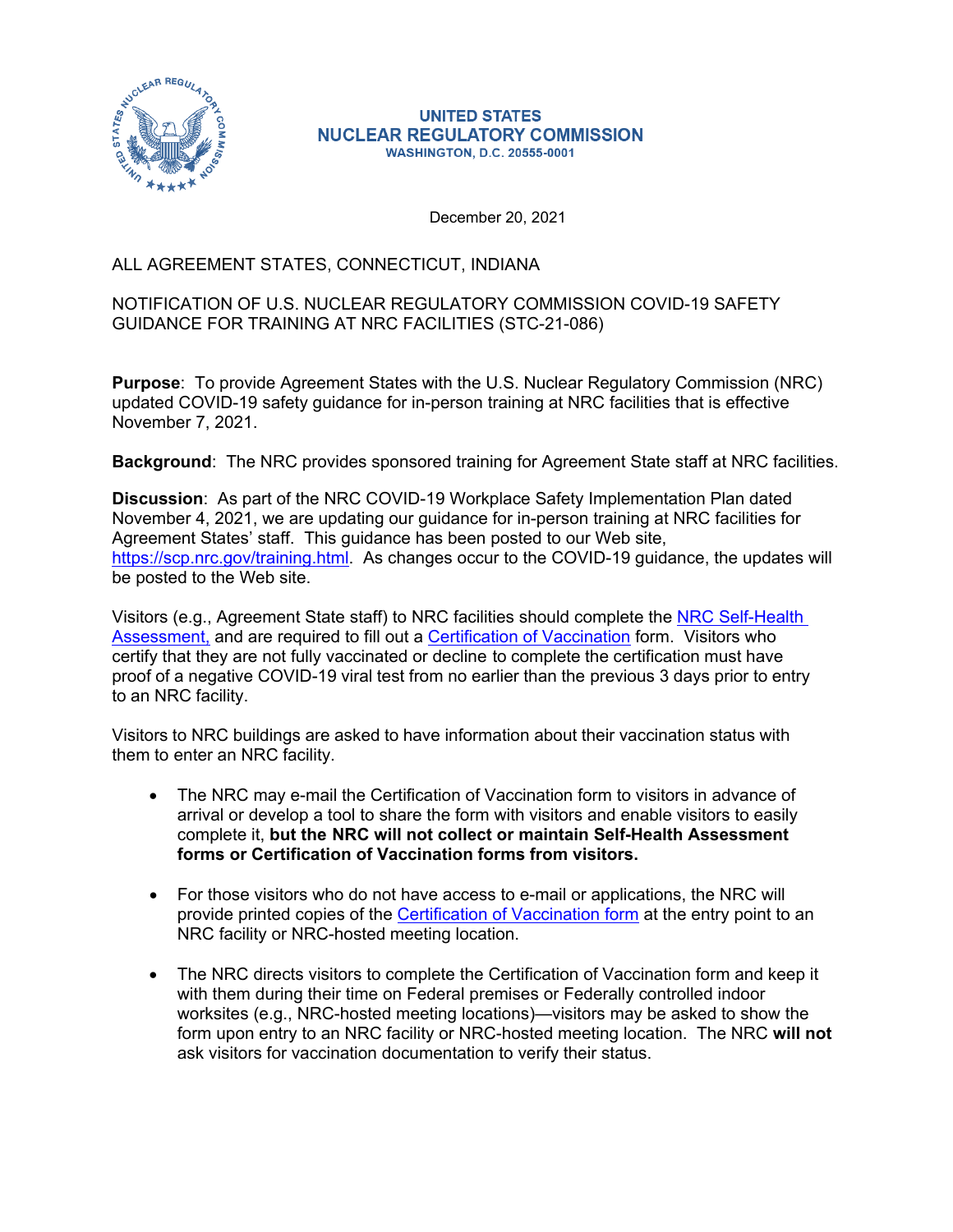Federal employees from another agency are treated as visitors during their visit to NRC facilities and are required to complete a [Certification of Vaccination form](https://www.saferfederalworkforce.gov/downloads/CertificationVaccinationPRAv7.pdf). As with other visitors, the employee should keep the form with them during their visit to NRC facilities. If the employee is not fully vaccinated or declines to disclose their status, they need to show proof of a negative COVID-19 test result within the past. 3 days.

Visitors who are not [fully vaccinated ,m](https://www.cdc.gov/coronavirus/2019-ncov/vaccines/fully-vaccinated-guidance.html)ust comply with all relevant Centers for Disease Control and Prevention (CDC) guidance, including wearing a mask and physically distancing from other people. The NRC has signage to this effect, information about this on the NRC website, and otherwise communicates this information to its visitors.

When a visitor discloses that they are not fully vaccinated or declines to provide their vaccination information, the NRC will treat that individual as not [fully vaccinated f](https://www.cdc.gov/coronavirus/2019-ncov/vaccines/fully-vaccinated-guidance.html)or purposes of implementing safety measures, including with respect to mask wearing and physical distancing.

If you have any questions regarding this correspondence, please contact the individual named below.

POINT OF CONTACT: Latonya Mahlahla E-MAIL: [latonya.mahlahla@nrc.gov](mailto:latonya.mahlahla@nrc.gov) TELEPHONE: (423) 855-6403

 $\mathbb{C}$   $\mathbb{C}$   $\mathbb{A}$   $\mathbb{C}$   $\mathbb{C}$   $\mathbb{C}$   $\mathbb{C}$   $\mathbb{C}$   $\mathbb{C}$   $\mathbb{C}$   $\mathbb{C}$   $\mathbb{C}$   $\mathbb{C}$   $\mathbb{C}$   $\mathbb{C}$   $\mathbb{C}$   $\mathbb{C}$   $\mathbb{C}$   $\mathbb{C}$   $\mathbb{C}$   $\mathbb{C}$   $\mathbb{C}$   $\mathbb{C}$   $\mathbb{C}$   $\mathbb{$ on 12/20/21

Brian C. Anderson, Branch Chief State Agreement Liaison Programs Division of Materials Safety, Security, State, and Tribal Programs Office of Nuclear Material Safety and Safeguards